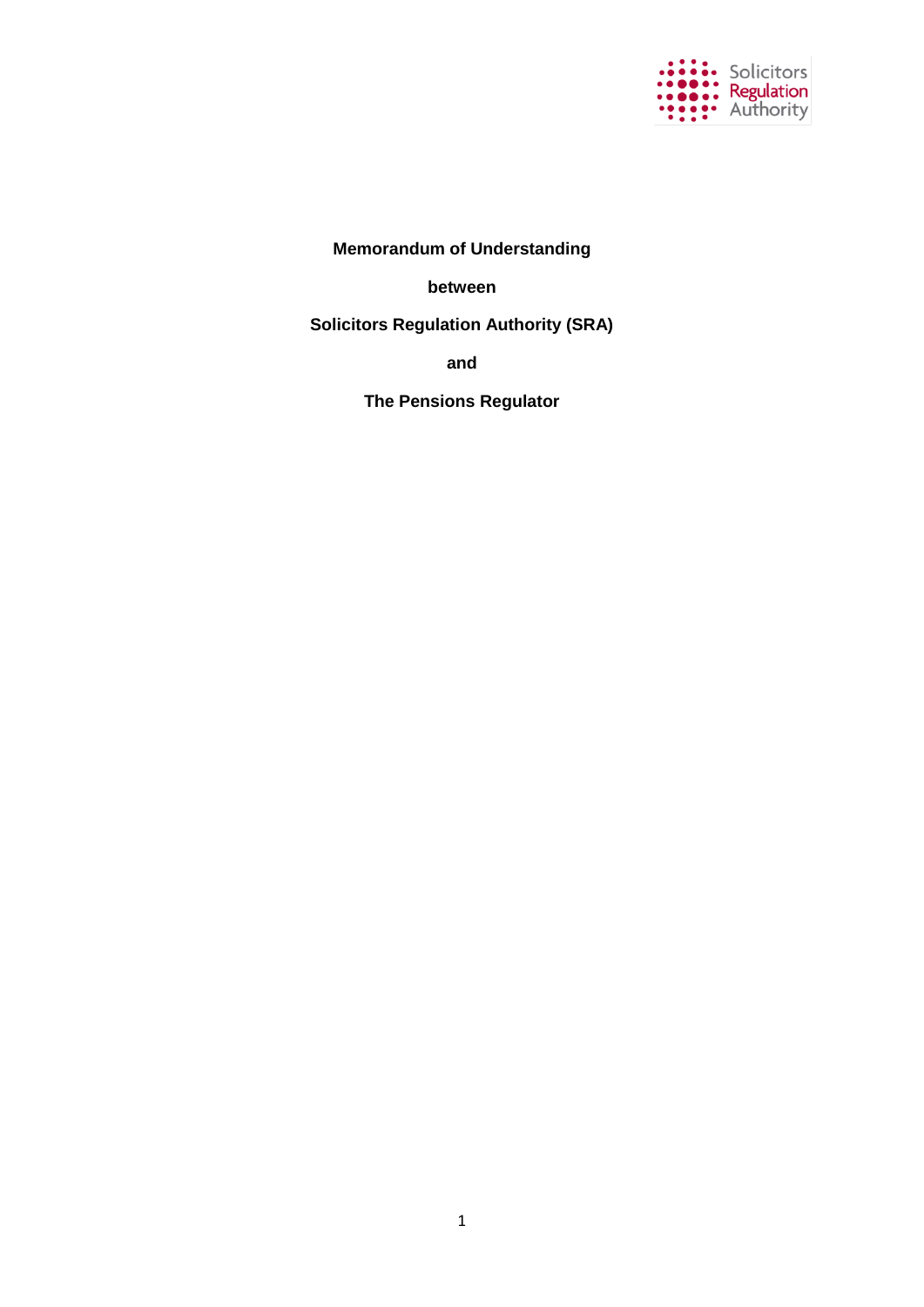

# **1. About this Memorandum**

### **1.1 Parties**

The parties to this Memorandum of Understanding are:

- $\bullet$  The Pensions Regulator;<sup>1</sup> and
- The Solicitors Regulation Authority.<sup>2</sup>

(hereafter referred to as 'the parties')

### **1.2 Aims and purposes**

The purposes of this Memorandum of Understanding are:

- to outline a practical framework for a closer working relationship between the Solicitors Regulation Authority (hereafter 'the Authority') and the Pensions Regulator (hereafter 'the Regulator'), with the aim of promoting greater co-operation between the two bodies,
- to ensure that such co-operation remains centrally organised and co-ordinated through the designation of a Single Point of Contact in each organisation who will be responsible for overseeing and managing the relationship with the other organisation,
- to promote mutual understanding of the Authority's and the Regulator's respective roles, responsibilities, powers, obligations, constraints, policies and procedures;
- to identify areas of mutual interest or concern, and to identify opportunities for joint working and co-operation;
- to facilitate the lawful and orderly disclosure of information and intelligence between the Authority and the Regulator, so that each may pursue their respective statutory objectives and discharge their respective statutory functions more effectively.

### **1.3 Legal status and effect**

\_\_\_\_\_\_\_\_\_\_\_\_\_\_\_\_\_\_\_\_\_\_\_\_

Nothing in this Memorandum of Understanding is intended:

- to create any legal or procedural right or obligation which is enforceable by either of the parties against the other; or
- to create any legal or procedural right or obligation which is enforceable by any third party against either of the parties, or against any other third party; or
- to prevent either of the parties from complying with any law which applies to them; or
- to fetter or restrict in any way whatsoever the exercise of any discretion which the law requires or allows the parties to exercise; or

<sup>&</sup>lt;sup>1</sup> The Pensions Regulator is the body corporate established under section 1 of the Pensions Act 2004.

<sup>&</sup>lt;sup>2</sup> The Solicitors Regulation Authority is the independent regulatory body of the Law Society of England and Wales.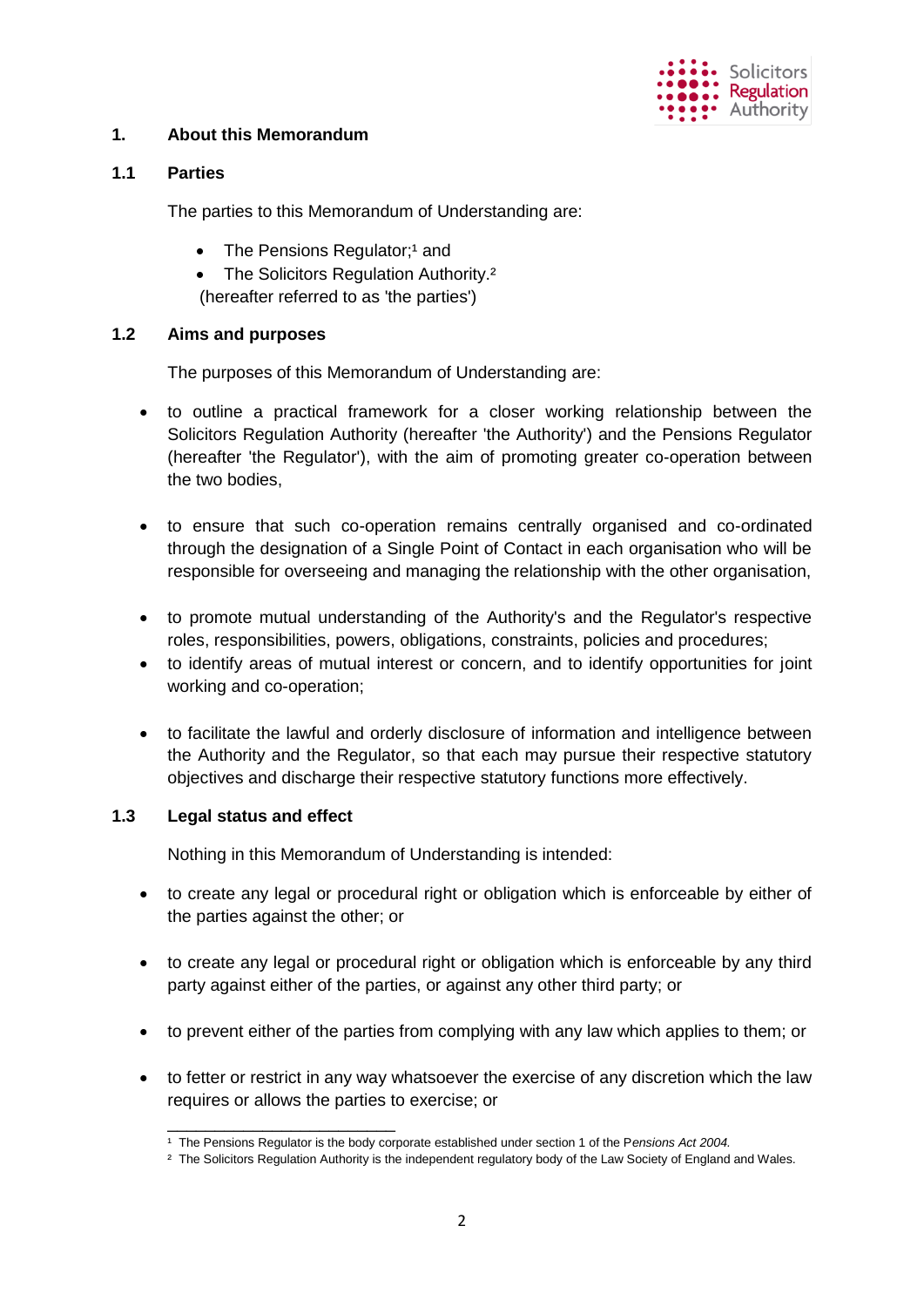

 account the express intention of the parties as to its legal status and effect (as set out in section 1.3 above).

### **2. Description of the Parties: their objectives, functions, powers, governing legislation and information sources**

### **2.1 The Pensions Regulator**

### **2.1.1 Status and role**

The Pensions Regulator is established as a body corporate under section 1 of the Pensions Act 2004.

The Regulator is a non-departmental public body, and its sponsoring department is the Department for Work and Pensions.

The Pensions Regulator is the regulator of 'work-based pension schemes<sup>3</sup> for the whole of the United Kingdom.

### **2.1.2 Governing legislation**

The key pieces of primary legislation which govern the activities of the Regulator and the pension schemes which it is responsible for regulating are:

- the Pensions Schemes Act 1993;
- the Pensions Act 1995;
- the Welfare Reform and Pensions Act 1999:
- the Pensions Act 2004; and
- the Pensions Act 2008.

#### **2.1.3 Statutory objectives**

The statutory objectives of The Pensions Regulator are:

- to protect the benefits of members of work-based pension schemes
- to reduce the risk of situations arising which may lead to compensation being payable from the Pension Protection Fund<sup>4</sup>
- to promote and to improve understanding of the good administration of work based pension schemes

\_\_\_\_\_\_\_\_\_\_\_\_\_\_\_\_\_\_\_\_\_\_\_\_\_\_\_\_\_ <sup>3</sup> A'work-based pension scheme' is defined as section 5(3) of the Pensions Act 2004 as meaning:

<sup>(</sup>a) an occupational pension scheme,

<sup>(</sup>b) a personal pension scheme where direct payment arrangements exist in respect of one or more members of the scheme who are employees, or

<sup>(</sup>c) a stakeholder pension scheme.

<sup>&</sup>lt;sup>4</sup> The Pension Protection Fund is a statutory compensation fund for members of pension schemes which cannot meet their liabilities.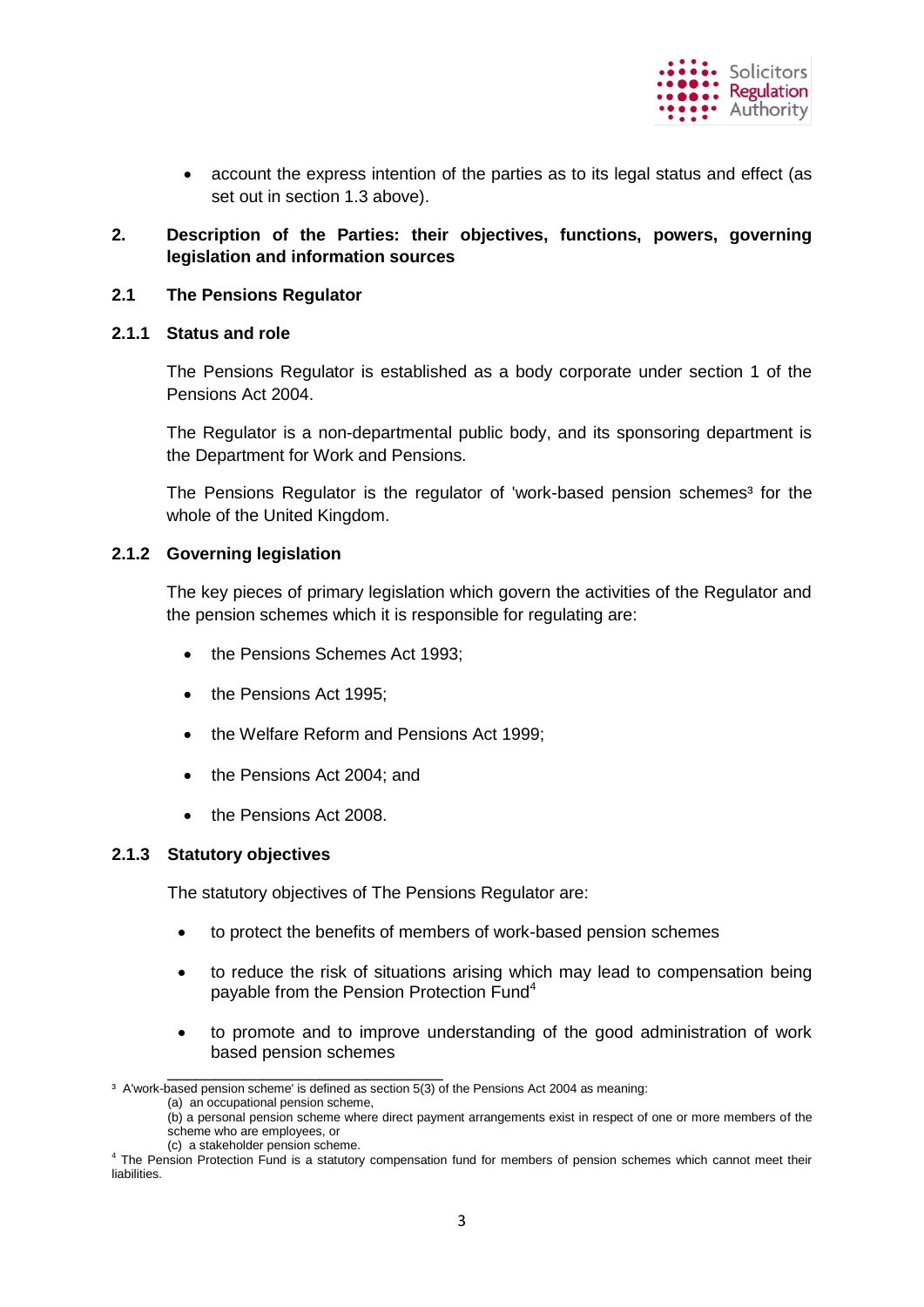

From 2012 onwards, a further statutory objective will be added, namely:

The Pensions Regulator passively receives large volumes of information relating to pension schemes, because it is nominated legislation as the destination point for various statutory reports and filings. Various persons involved in the management of pension schemes are required to submit these filings and reports to the Regulator.

In particular, the Pensions Regulator:

- maintains a register of nearly every occupational and personal pension scheme in the UK
- receives a scheme return from the majority of UK pension schemes once every three years, valuing its assets and liabilities and providing information about the scheme and those involved in running it
- receives 'notifiable event' reports from trustees and sponsoring employers (these reports are intended to act as early warning signs that the scheme may be troubled in various ways or may soon become insolvent)
- receives 'breach of law reports' from people involved in managing, administering and advising pension schemes and from the sponsoring employers of pension schemes
- receives information from various public bodies, both local and foreign.

#### **2.1.4 Active investigations**

The Regulator sometimes gathers information more actively, using its formal investigative powers.

In particular, the Regulator has the power to:

- compel the production of pensions-related information through the use of a statutory notice<sup>5</sup>
- inspect premises where pensions-related information is held $6$
- obtain and execute search warrants to investigate various criminal and regulatory matters<sup>7</sup>
- These investigative powers are backed up by criminal sanctions in the case of noncompliance<sup>8</sup>
- The Regulator can also commission a 'Skilled Persons Report' into any technical matter relevant to the regulation of pension schemes.<sup>9</sup>

\_\_\_\_\_\_\_\_\_\_\_\_\_\_\_\_\_\_\_\_\_\_\_\_\_\_\_\_\_\_\_

<sup>5</sup> Pensions Act 2004 section 72

<sup>6</sup> Pensions Act 2004 section 73 7

Pensions Act 2004 section 78

<sup>&</sup>lt;sup>8</sup> Pensions Act 2004 sections 77 and 80

<sup>&</sup>lt;sup>9</sup> Pensions Act 2004 section 71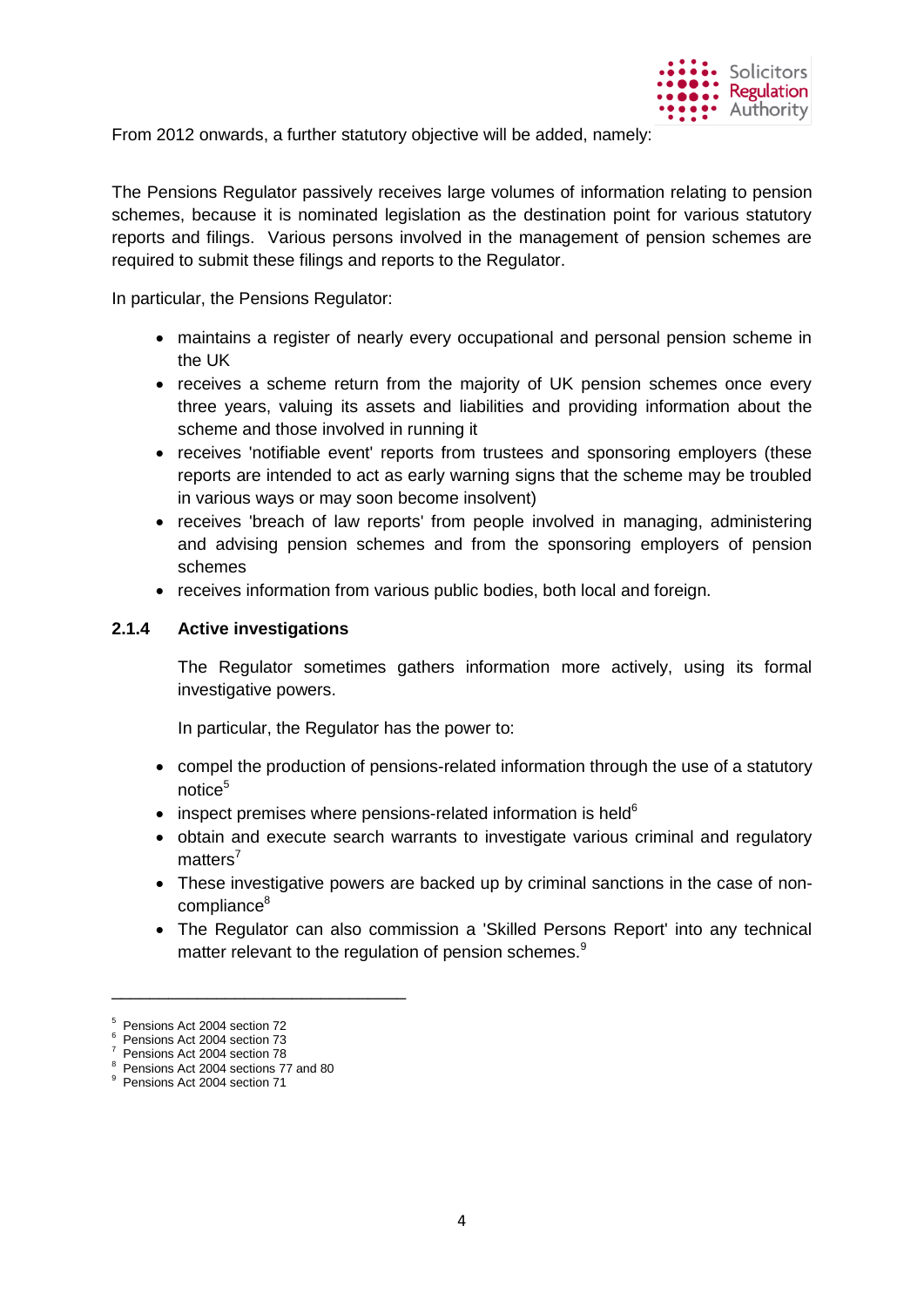

### **2.2 The Solicitors Regulation Authority (SRA)**

### **2.2.1 Status and role**

The Authority is the independent regulatory body of the Law Society of England and Wales. It regulates law firms and more than 100,000 solicitors in England and Wales. The rules and regulations of the Authority are detailed and subject to regular updating. Up to date details are in its Handbook on its website at http://www.sra.org.uk/solicitors/handrook/welcome.page

### **2.2.2 Regulatory powers**

The Authority has a wide range of powers. These include:

- The power to impose disciplinary sanctions (to rebuke and/or impose a financial penalty in respect of those it regulates, including the power to publish those sanctions where the Authority considers it in the public interest to do so;
- The power to intervene into a practice which effectively closes the practice; the Authority takes possession of file and documents and client and office monies vest in the Authority;
- The power to impose conditions on the recognition or licensing of a firm, approval of non-lawyer managers, the practising certificate of a solicitor or registration of a registered European Lawyer or registered Foreign Lawyer;
- The power to withdraw approval of a non-lawyer Manager;
- The power to refer the conduct of a firm or individual to the Solicitors Disciplinary Tribunal, which has unlimited fining powers and can strike off or suspend solicitors as well as revoke recognition and licences.

#### **2.2.3 Information held, received and obtained**

The Authority holds a large amount of information about those it regulates received from numerous sources, including information requested from firms when making applications for recognition or authorisation. Historic details are retained about firm and individuals about previous regulatory history with the Authority.

The Authority has the power to:

- Investigate by inspection of a practice. Reasons for the inspection are usually given, however, we may not do so if, by doing so, it would:
	- a) breach any duty of confidentiality;
	- b) disclose or risk disclosure of a confidential source of information;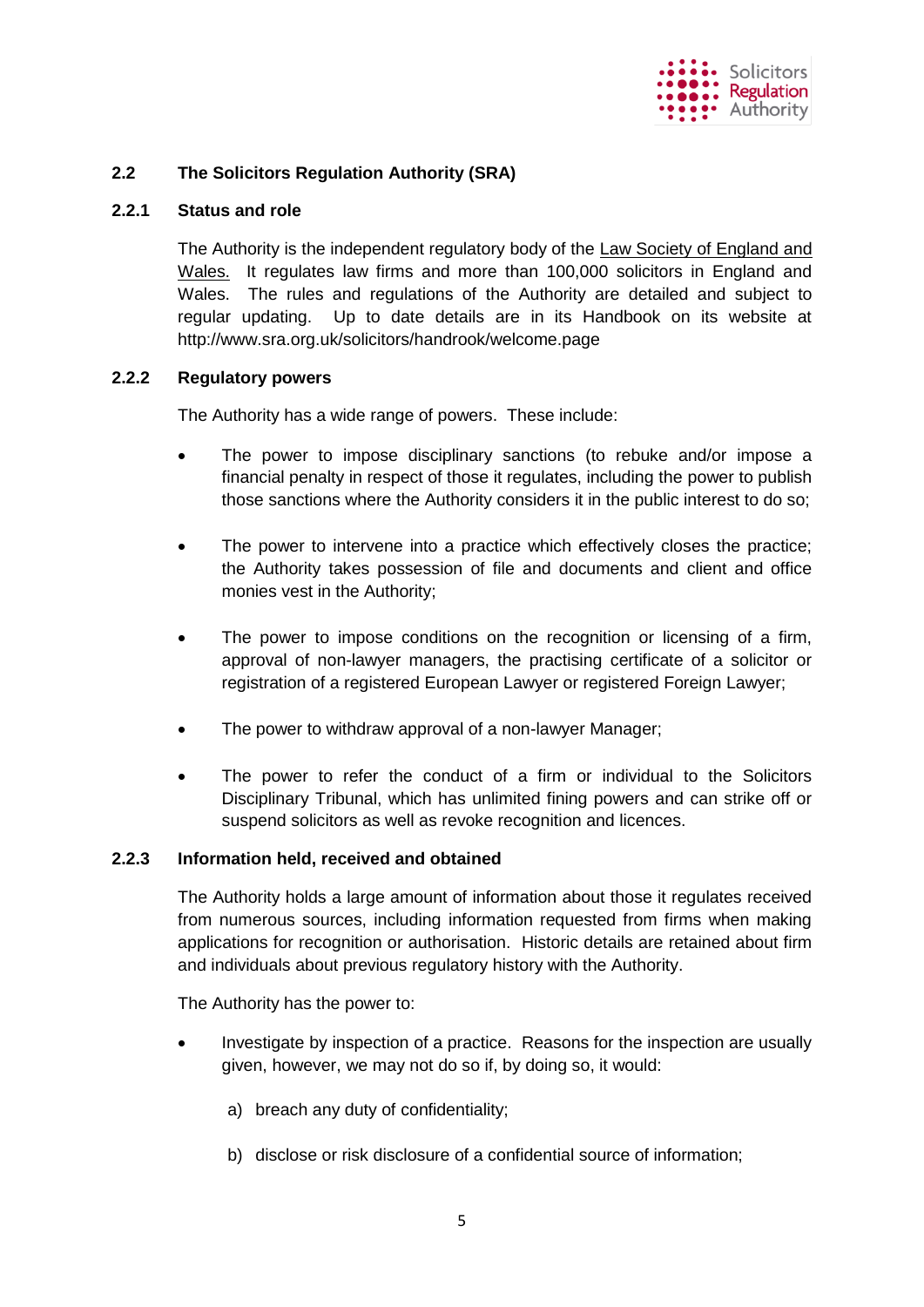

- c) significantly increase the risk that those under investigation may destroy evidence, seek to influence witnesses, default, or abscond; or
- d) otherwise prejudice or frustrate an investigation or other regulatory action.

Where the Authority gives reasons, its investigation is not limited to or constrained by the reason given for the investigation.

 serve those it regulates with a notice to provide it with all relevant documents in their possession.

### **2.2.4 Changes in SPOC to be notified**

Each party will promptly notify the other in writing of any temporary or permanent change in the person designated as its Single Point of Contact.

### **2.2.5 Availability of SPOC**

The parties will ensure that any vacancy in the position of SPOC is filled promptly, and that there is always somebody within their organisation who can act as the SPOC on a temporary or interim basis where the usual person is unavailable for any reason.

However, the parties, will take care to ensure that the use of temporary or interim SPOCs does not lead to a fragmentation of the role, or to a lack of co-ordination, consistency or comprehensive oversight.

#### **3. Regular meetings**

#### **3.1 Timing and location of meetings**

The parties agree to attend regular meetings with each other, at a mutually convenient and agreed time and location.

### **3.2 Frequency of Meetings**

A meeting between the parties shall be held at least once in every calendar year.

Meetings may be held more frequently by agreement between the parties.

#### **3.3 Notice of meetings**

The Single Point of Contact for each body shall be given reasonable notice of all meetings which are proposed to be held between the management and staff of the Regulator and the management and staff of the Authority.

Notice of such meetings shall always include details of its timing, location and agenda.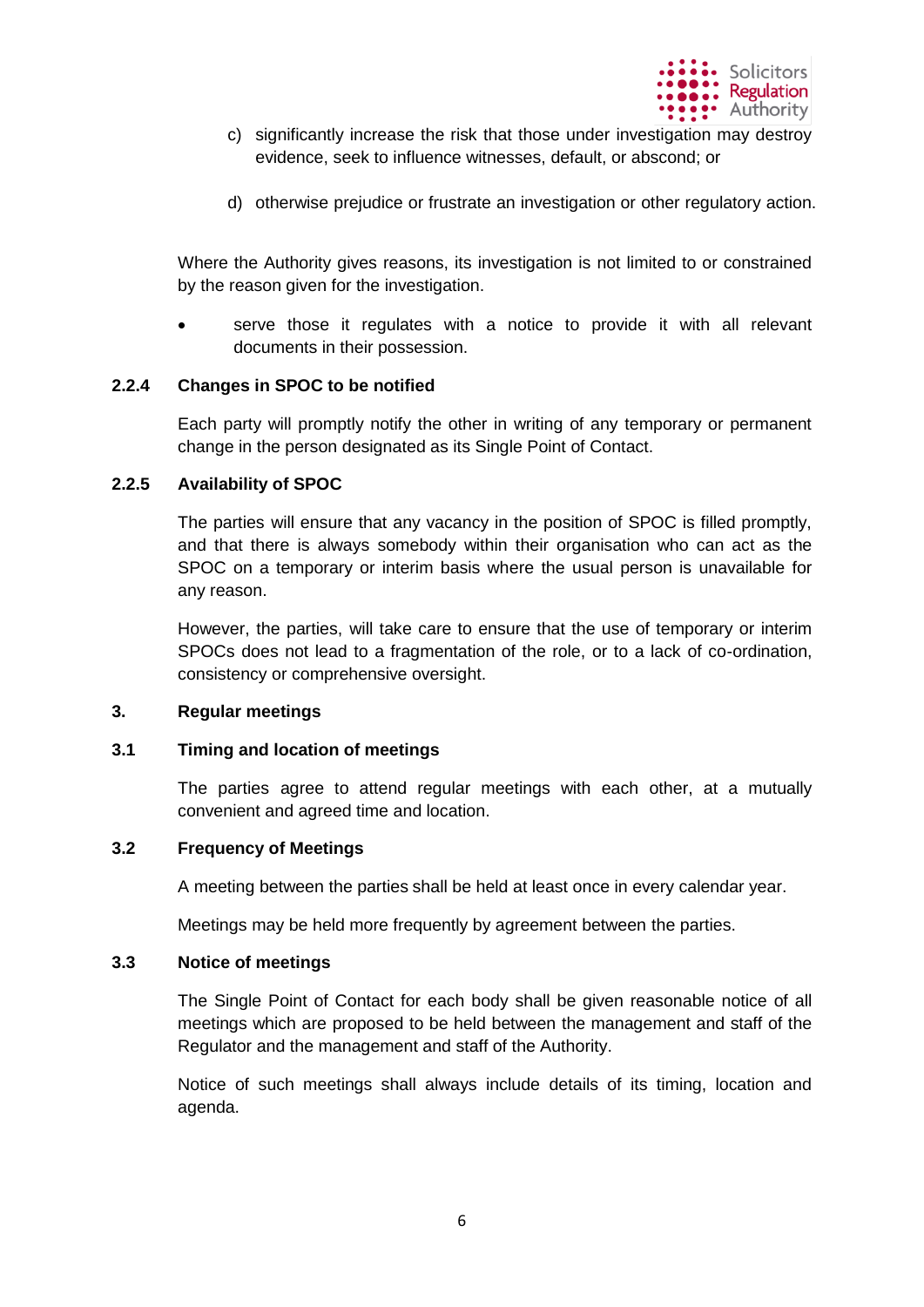

### **3.4 Attendance at meetings by Single Point of Contact**

Each body's Single Point of Contact shall be invited to attend all meetings between the members and staff of the Regulator and the members and staff of the Authority, and shall actually attend whenever reasonably practicable.

The parties may also nominate other persons to attend particular meetings, as they think appropriate.

### **4. Entitlements of receiving party**

The receiving party is entitled to assume the lawfulness of any disclosure made to it.

The receiving party is entitled to be notified of:

- any particular restrictions on the use to which the disclosed information can be put, and
- any particular restrictions on onward disclosure

In the absence of notification, the receiving party is entitled to assume that there are no such restrictions.

### **5. Restrictions on disclosure by the Regulator: 'Restricted Information'**

The Regulator is governed by the 'restricted information' provisions in sections 82 to 88, 71 (9), and 235 of the Pensions Act 2004.

In general, information is legally considered 'restricted information' if:

- it was obtained by the Regulator in the exercise of its functions, and
- it relates to the business and affairs of any person

unless:

- it has already been made available to the public from other sources; or
- it is framed so that information relating to any particular person cannot be ascertained by it

A great deal of the information which the Regulator holds will therefore count as 'restricted information'.

Restricted information can only be lawfully disclosed where there is a specific statutory exception authorising its disclosure.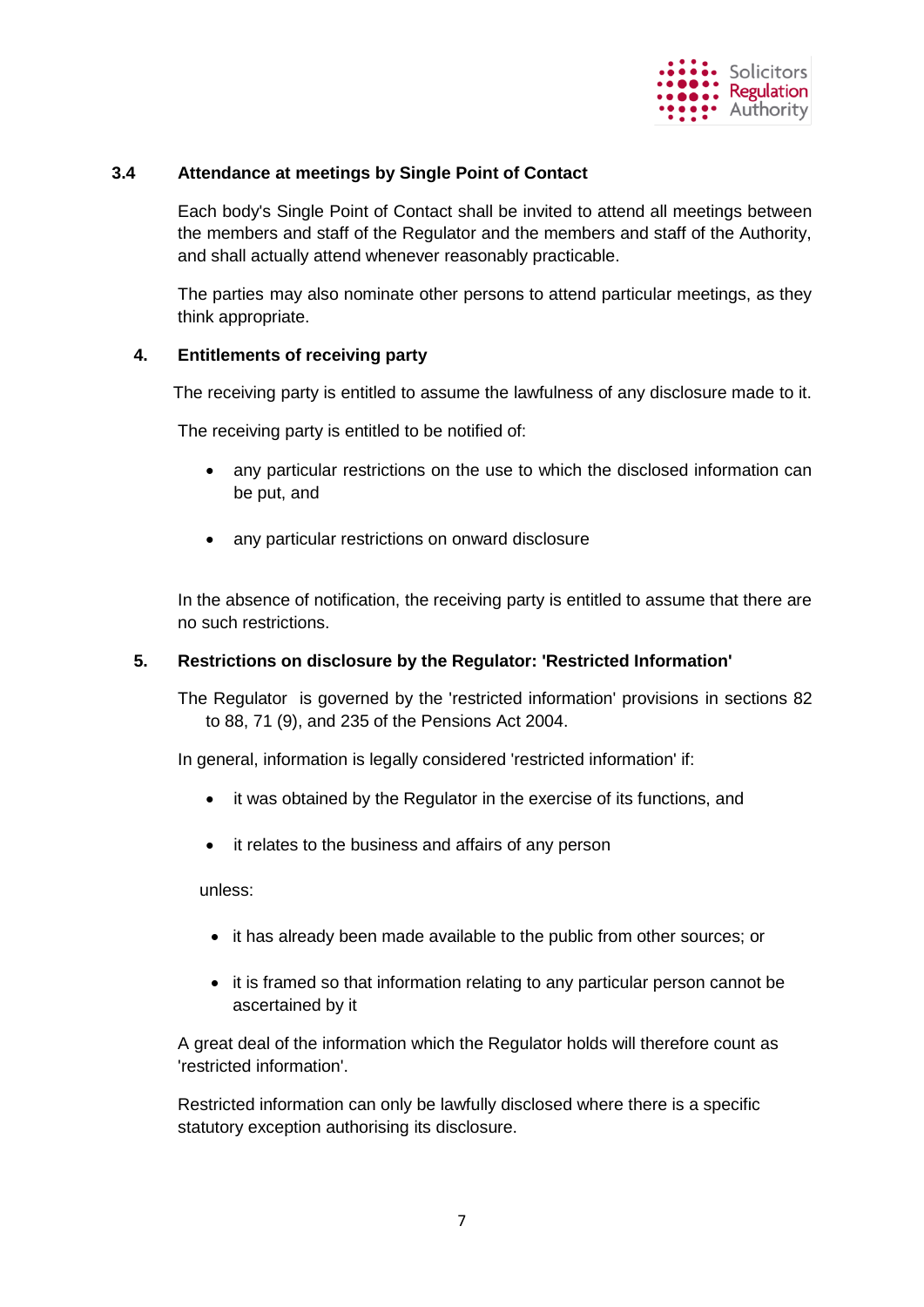

The statutory exceptions authorising disclosure are often termed 'information gateways'.

# **5.1 Unauthorised disclosure of restricted information by the regulator is a criminal offence**

The disclosure of restricted information in circumstances where there is no statutory exception authorising it is a criminal offence. The offence is punishable by a maximum term of two years' imprisonment, or a large fine.

The Regulator will never disclose restricted information to the Authority where to do so would or could constitute a criminal offence.

### **5.1.2 Information gateways authorising disclosure by the Regulator**

A number of different exceptions may authorise the Regulator to disclose restricted information to the Solicitors Regulation Authority in a particular case.

Although the Authority is not, for its own purposes inhibited by issues of confidentiality or legal professional privilege (LPP), it cannot disclose LPP material and disclosure of confidential material that is not subject to LPP will be considered carefully by the Authority where appropriate to determine whether or not disclosure can properly be made in the public interest. It may be necessary to give notice to the person entitled to the confidentiality to enable them to make representations about the possible disclosure. All disclosures are discretionary.

The requirements of the Data Protection Act 1998 will be complied with at all times, taking into account provisions allowing disclosure when they properly apply.

Requests made by the Regulator to the Authority should be made in writing and supported, where possible, with as much background information, including copies of relevant documents.

Any disclosures made by the Authority to the Regulator will be:

- relevant
- proportionate
- redacted, if necessary, to remove irrelevant material or material which cannot be disclosed legally
- supported by reasons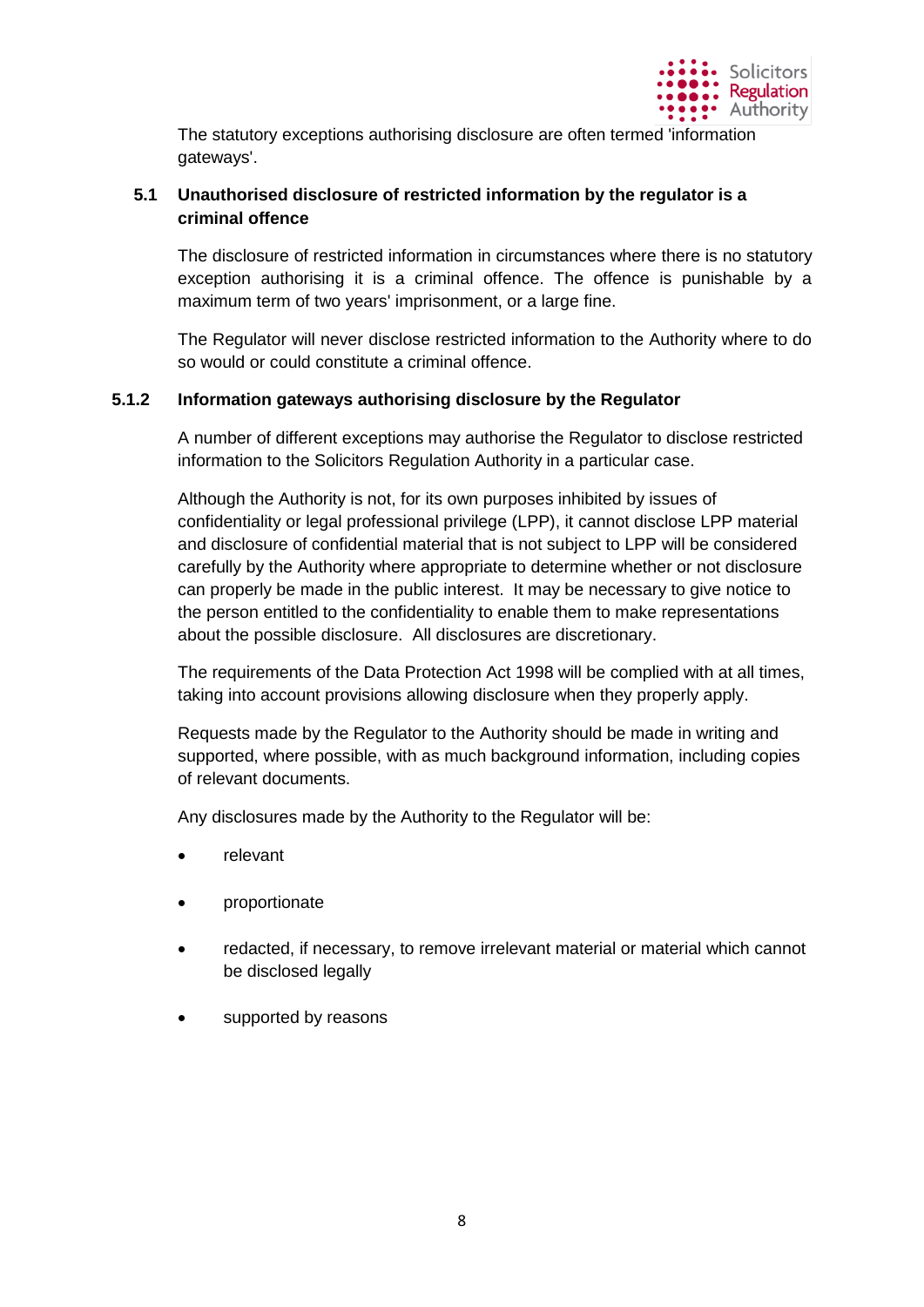

# **5.2 Disclosure of information: general requirements**

### **5.2.1 Single Point of Contact to be notified of all disclosures made or received**

In order to ensure that the disclosure of information between the parties is centrally co-ordinated and properly recorded, each party's Single Point of Contact must be notified of all disclosures (and requests for disclosures) which the management or staff of the parties make.

### **5.2.2 Maintenance of disclosure log**

Each Party shall maintain a centralised log recording all disclosures made and received from or to the other party.

- the log shall include:
- details of the date of the disclosure;
- the names of the disclosing and receiving individuals;
- a copy of all the disclosed material;
- details of the legal basis for the disclosure and;
- a brief statement of the purpose of the disclosure

Each party shall also maintain a record of all pull requests made and received, whether or not they were satisfied, and if not why not.

Neither the Authority nor the Regulator will disclose information received under the terms of this Memorandum to any other person or body without first consulting the disclosing party.

One party may provide standing authorisation for the other party to make onward disclosure of certain classes of information, where this is convenient and appropriate.

# **5.3 Disclosed information to remain labelled as to its origin and special restrictions**

Disclosed information (and any copies of it, and any repetition of its substance) must be and remain labelled as to:

- its origin;
- any specified restrictions on its use (see section 5.3.4 above)
- any specified restrictions on its onward disclosure (see section 5.3.5 above)
- any such labels must always remain affixed to the disclosed information

When exchanging information the disclosing party will make it with any security classification that applies to it.

#### **5.3.1 Secure storage**

The parties will ensure that information received from the other party is always securely stored, taking particular care with information which is stored in electronic form.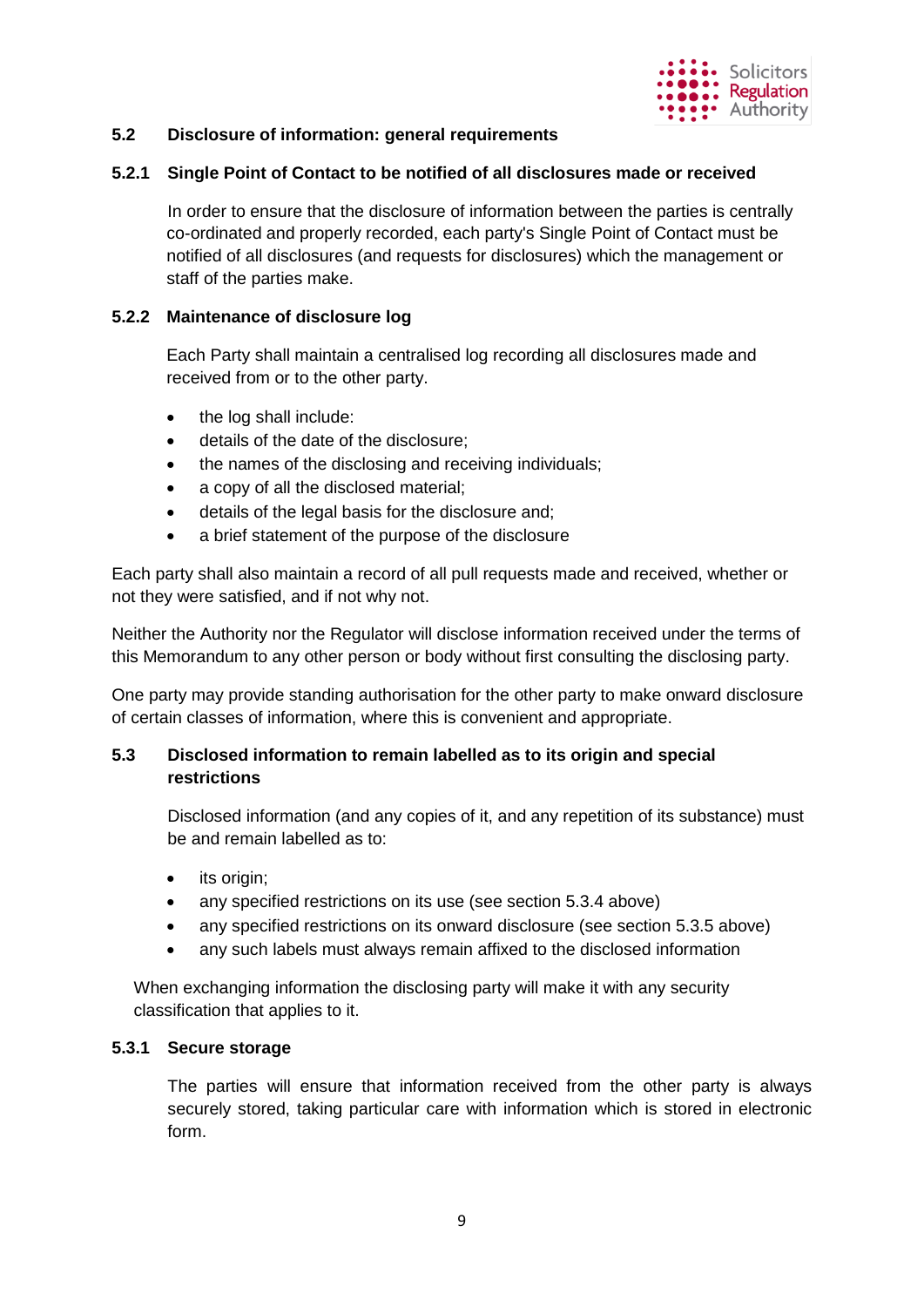

### **5.3.2 Restrictions on access**

The parties will ensure that access to information received from the other party is limited to those staff who genuinely need to use it in some legitimate way in the course of their regulatory work.

### **5.3.3 Disposal and destruction**

The parties will ensure that information received from the other party is only retained for so long as it is genuinely needed and not for excessive periods of time.

The parties will comply with the Data Protection Act 1998 and any other laws which govern the retention and destruction of information by public bodies.

Where information received from the other party is physically destroyed or disposed of, it shall be done so securely.

### **5.3.4 Information Security Concerns**

Where either of the parties has concerns about the security of information it has disclosed to the other party, it may request that the other party make reasonable internal enquiries into whether there has been any information security breach and shall inform the other party of the outcome of these enquiries.

#### **5.3.5 Pull requests to be made considerately**

The parties agree to appropriately limit the number and nature of such requests, balancing the usefulness of the information for them against the burden for the other party in satisfying the request.

The parties agree to explain their reasons for making a pull request and why the information is important to them.

#### **5.3.6 All pull requests made must receive due consideration**

A party who receives a pull request will give due consideration to disclosing the requested information.

#### **5.3.7 Reasons for the denial of a pull request to be provided**

Where a party is unable or unwilling to satisfy a pull request in whole or in part (eg because they do not actually have the information, or because it would be unlawful to disclose it, or because retrieving it would be excessively burdensome or costly), they shall promptly inform the requesting party, and provide them with brief reasons as to why they are unwilling or unable to satisfy the request. Where possible, they will confirm whether they do or do not hold the information requested.

The parties agree to provide such a response within a reasonable period following receipt of any pull request.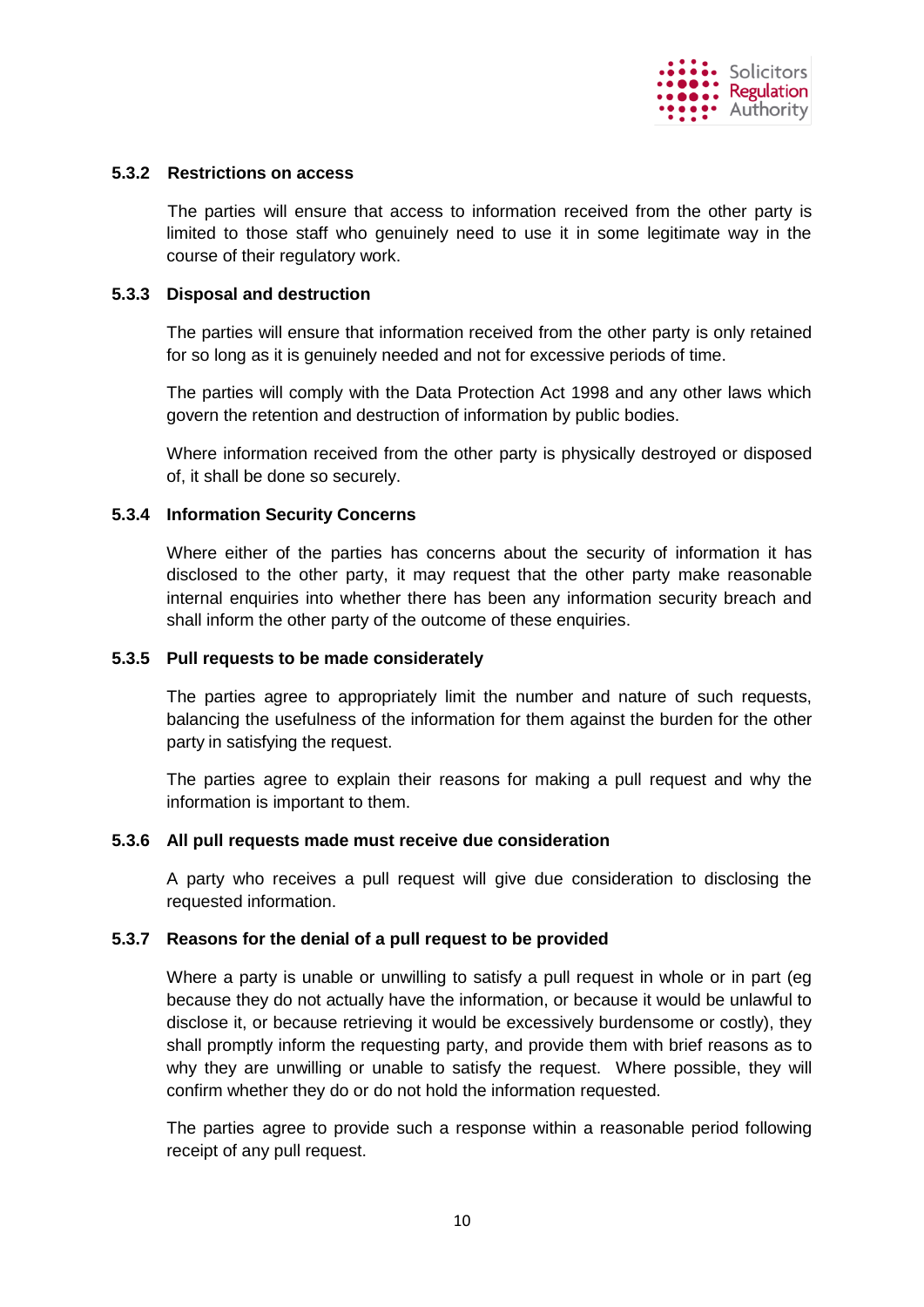

### **5.4 Manner and form of disclosure**

### **5.4.1 Electronic vs paper**

Wherever possible, the parties will disclose information to each other in electronic rather than paper form.

The parties will avoid the use of unusual file formats if possible and will consult with the other party before disclosing information in unusual file formats.

### **5.4.2 Bulk and recurring disclosure**

Where there is a need to disclose a large amount of information, or to disclose information in a recurring fashion, the parties will consult with each other on what transmission method would be most convenient for them to both send, receive and process.

### **5.4.3 Secure transmission**

The parties will always transmit information to each other in a secure and confidential fashion.

Electronic information will usually be transmitted via the gsi network. Electronic information will always be encrypted or password protected when in transit between the parties.

Paper documents and removable digital media, shall be sent by secure courier, using a recorded delivery service.

### Liaison arrangements

The case-specific protocol will build on the matters agreed in this Memorandum.

Where co-ordinated investigations or joint regulatory actions generate media interest, both parties will liaise with each other and agree in advance, before it is made, the content of any statement that is to be made to the media.

### **6.0 Avoiding prejudice to each others' investigations and regulatory activities**

There may be circumstances where the investigations or regulatory actions of one party have the potential to interfere with, or cause prejudice to, parallel investigations, criminal or civil proceedings or regulatory activities being undertaken by the other party (because, for example, the investigations overlap and relate to the same persons or events).

The parties will endeavour to proactively identify such circumstances and where the potential for prejudice or interference is identified, will consult with each other on how such interference or prejudice might be minimised or avoided.